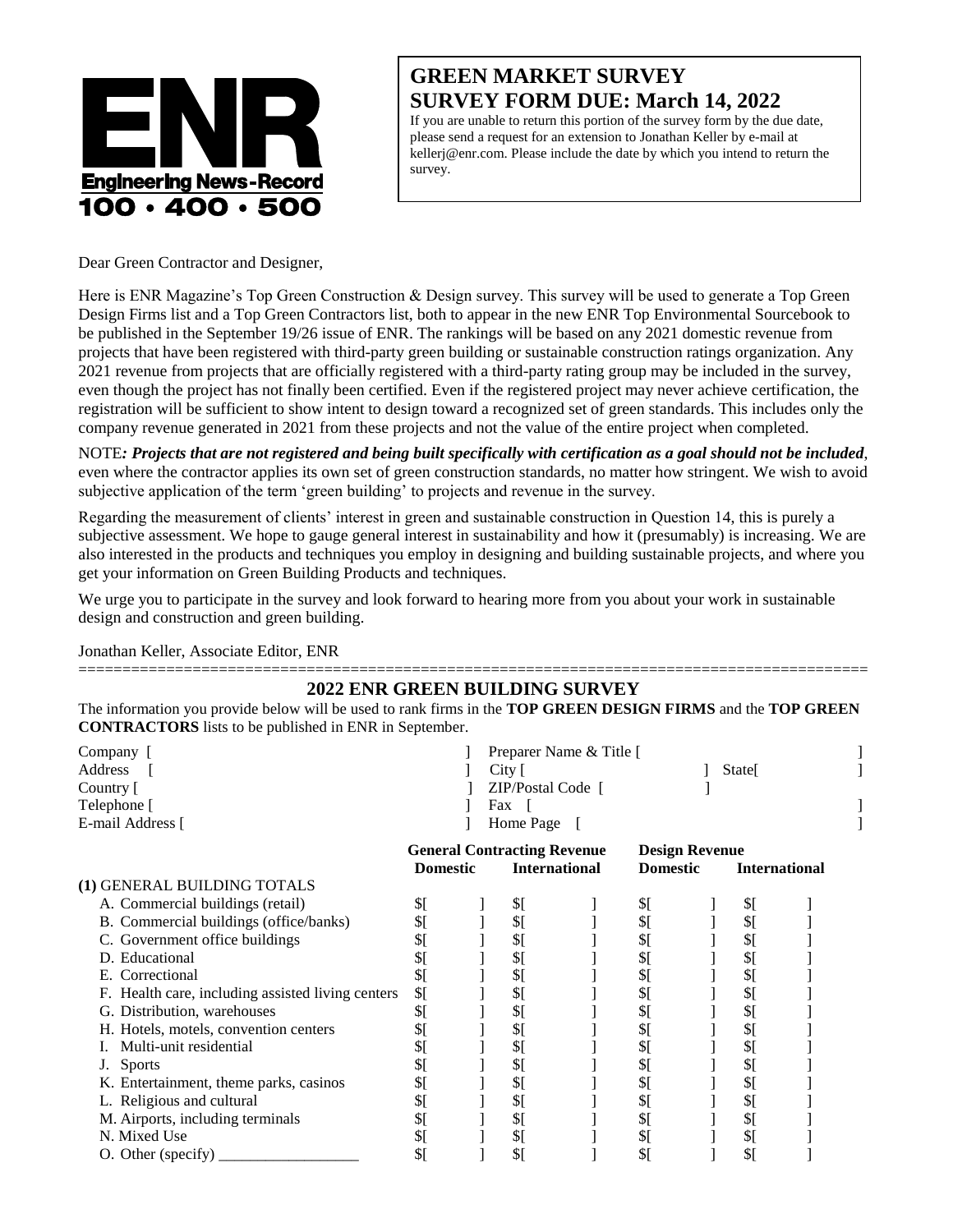|                                                            |                 | <b>General Contracting Revenue</b> |                      |  |                 | <b>Design Revenue</b> |               |  |
|------------------------------------------------------------|-----------------|------------------------------------|----------------------|--|-----------------|-----------------------|---------------|--|
|                                                            | <b>Domestic</b> |                                    | <b>International</b> |  | <b>Domestic</b> |                       | International |  |
| (2) Industrial Process Totals                              |                 |                                    | \$                   |  | \$[             |                       | \$[           |  |
| (3) Manufacturing Totals                                   |                 |                                    | \$                   |  | \$              |                       | \$I           |  |
| (4) Water Supply Totals                                    |                 |                                    | \$                   |  | \$              |                       | \$[           |  |
| (5) Sewerage & Solid Waste Totals                          |                 |                                    | \$                   |  | \$              |                       | \$I           |  |
| (6) Transportation Totals                                  |                 |                                    | \$                   |  | $\frac{1}{2}$   |                       | \$I           |  |
| (7) Hazardous Waste Totals                                 |                 |                                    | \$                   |  | \$[             |                       | \$[           |  |
| <b>(8)</b> Power Totals                                    |                 |                                    | $\frac{1}{2}$        |  | \$[             |                       | \$[           |  |
| (9) Petroleum Totals                                       |                 |                                    | \$                   |  | \$[             |                       | \$[           |  |
| (10) Telecommunications Totals                             |                 |                                    | \$                   |  | \$[             |                       | \$ſ           |  |
| (11) Miscellaneous Totals                                  |                 |                                    | \$                   |  | \$[             |                       | \$[           |  |
| (12) Overall Totals Totals Of Items 1-11                   |                 |                                    | SI                   |  | \$1             |                       | \$I           |  |
| <b>GRAND TOTALS (Domestic + International) Contracting</b> |                 |                                    | \$                   |  | <b>Design</b>   | \$1                   |               |  |

**(13)** How many people in your organization have professional accreditation under the U.S. Building Council's LEED System, Green Building Initiative Sustainability Standards, or other third-party sustainability or environmental standard rating organization:

| LEED (U.S. Green Building Council): |  |
|-------------------------------------|--|
| <b>GREEN BUILDING INITIATIVE:</b>   |  |
| WELL:                               |  |
| OTHER:                              |  |
| (Please provide organization name): |  |

**(14a)** By what percent has customer interest in sustainable construction increased from 2021 to 2022? [ ] % **(14b)** And what percent do you expect customer interest to increase from 2022 to 2023? [ ] % **(15)** What percent of your firm's time is spent on projects that incorporate green practices of any kind? [ ]%

**(16)** Does your company have written policies or standards for sustainable construction apart from owner requirements? Please list some of these policy requirements or standards:

 $[$   $]$   $[$   $]$   $[$   $]$   $[$   $]$   $[$   $]$   $[$   $]$   $[$   $]$   $[$   $]$   $[$   $]$   $[$   $]$   $[$   $]$   $[$   $]$   $[$   $]$   $[$   $]$   $[$   $]$   $[$   $]$   $[$   $]$   $[$   $]$   $[$   $]$   $[$   $]$   $[$   $]$   $[$   $]$   $[$   $]$   $[$   $]$   $[$   $]$   $[$   $]$   $[$   $]$   $[$   $[$   $]$   $[$   $]$   $[$   $]$   $[$   $]$   $[$   $]$   $[$   $]$   $[$   $]$   $[$   $]$   $[$   $]$   $[$   $]$   $[$   $]$   $[$   $]$   $[$   $]$   $[$   $]$   $[$   $]$   $[$   $]$   $[$   $]$   $[$   $]$   $[$   $]$   $[$   $]$   $[$   $]$   $[$   $]$   $[$   $]$   $[$   $]$   $[$   $]$   $[$   $]$   $[$   $]$   $[$ 

 $[$   $]$   $[$   $]$   $[$   $]$   $[$   $]$   $[$   $]$   $[$   $]$   $[$   $]$   $[$   $]$   $[$   $]$   $[$   $]$   $[$   $]$   $[$   $]$   $[$   $]$   $[$   $]$   $[$   $]$   $[$   $]$   $[$   $]$   $[$   $]$   $[$   $]$   $[$   $]$   $[$   $]$   $[$   $]$   $[$   $]$   $[$   $]$   $[$   $]$   $[$   $]$   $[$   $]$   $[$   $[$   $]$   $[$   $]$   $[$   $]$   $[$   $]$   $[$   $]$   $[$   $]$   $[$   $]$   $[$   $]$   $[$   $]$   $[$   $]$   $[$   $]$   $[$   $]$   $[$   $]$   $[$   $]$   $[$   $]$   $[$   $]$   $[$   $]$   $[$   $]$   $[$   $]$   $[$   $]$   $[$   $]$   $[$   $]$   $[$   $]$   $[$   $]$   $[$   $]$   $[$   $]$   $[$   $]$   $[$ 

**(17)** What types of Green products have you incorporated into your building specs on a regular basis?

**(18)** Where do you most often get your information for green building products? (check all that apply)

| <b>Building Product Manufacturers directly</b>     |  |
|----------------------------------------------------|--|
| Trade publication/organization (please indicate) [ |  |
| Green building product directory (please list) [   |  |
| Peers                                              |  |
| Event (please indicate) [                          |  |
| $\Box$ Other (please indicate) $\Box$              |  |
|                                                    |  |

**(19)** Who is the point person for sustainability and green building issues at your company? (Note: This information below will *not* be published)

| Name [  |           | Title [ |         |  |
|---------|-----------|---------|---------|--|
| Phone [ | $]$ Fax [ |         | Email [ |  |

**(20)** Would you, or someone at your company, be available to provide on-the-record comments for any ENR news story reporting the results of this survey?

1. Yes 2. No